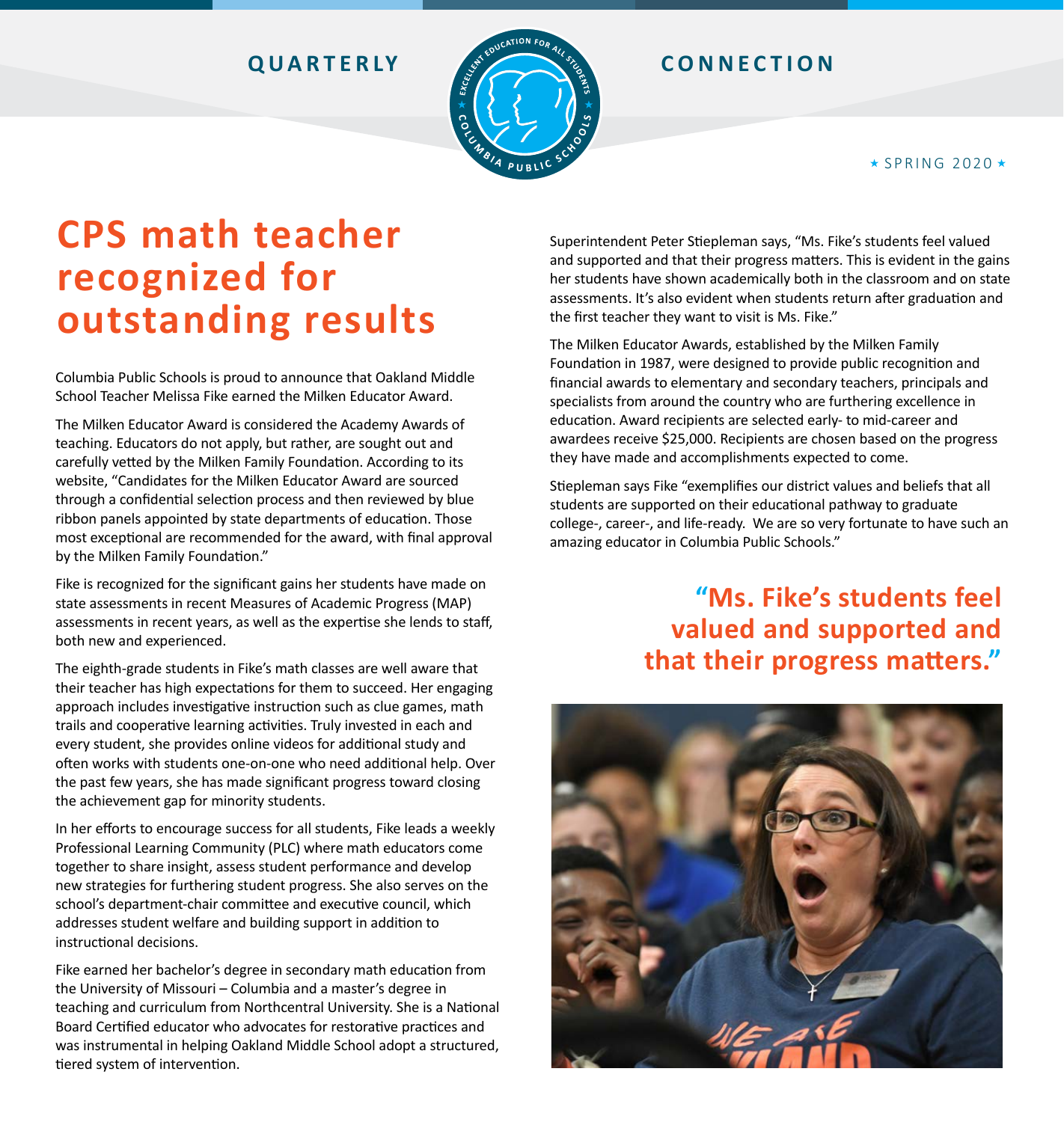# **Early College: CPS students can now earn a college degree while in high school**

**Reduced Student Debt**



**Jump-Start Advantage**



### COLUMBIA PUBLIC SCHOOLS EARLY COLLEGE

Columbia Public Schools' students now have access to a program that will allow them to simultaneously earn an associate degree while completing their high school diploma. Early College is available to juniors and seniors with a cumulative GPA of 2.75 or higher, cumulative attendance of 90%, and who meet college-readiness scores on the ACT or ACCUPLACER exams.

The concept for Early College came from a 2018 Chamber of Commerce trip to Ann Arbor, MI. These trips, hosted annually by the Chamber to various cities across the U.S., are designed to provide a glimpse into successful ideas that might be a good fit for Columbia. Given the number of higher education opportunities in Columbia and the existing partnership between Columba Public Schools and Moberly Area Community College (MACC), it quickly became obvious that this was a program well-suited for adoption.

Matt McCormick, Chamber president, says "The idea was appealing as a way to increase workforce development, keep more students in Columbia, and also demonstrate to our students that there are multiple paths to success. As soon as we returned from the trip, conversations quickly moved to logistics and what was needed from our community business leaders."

The program will be an extension of the existing dual enrollment opportunities which currently afford more than 2,146 students the ability to earn college credits while in high school. CPS will pay for students' tuition at MACC and students will earn credit hours, enabling them to graduate high school and receive a two-year college degree simultaneously.

Dru Nash, program coordinator, says not only will Early College provide access to students who may not have otherwise considered a college degree, but it will also be a tremendous jump-start for students to experience college while still in high school. "There are so many unknowns to navigating college – from scheduling to financial aid. These students will have the support of CPS and access to MACC counselors, and ideally, will gain more confidence knowing what to expect."

Students who complete both degrees will then be able to continue their education at a 4-year institution or enter the workforce, without incurring the expense of that associate degree.

Superintendent Peter Stiepleman says the program is a game-changer. "As a community, we've rethought what high school can look like. This is an opportunity for public schools to support kids and their families in a new way. It is also an opportunity for kids to start thinking earlier about what they want to do after high school and expands those opportunities for them."

The partnership between CPS and MACC is the bridge that makes this program possible. MACC has been providing dual-credit programs in more than 50 high schools throughout its service areas and has worked to make the program strong. When approached by CPS about this collaboration, Jeff Lashley, MACC president, was completely on board.

## **"We utilize partnerships to create pathways for students to succeed."**

"We can reduce the cost of higher education for students who participate," says Lashley. "But what I'm most excited about is that it will foster first-generation college students, whose parents didn't go to college and who didn't think of college as an option. Because of this program, they have an opportunity that can change their expectations of what they can achieve. It is another way we utilize partnerships to create pathways for students to succeed."

In addition to the existing collaborations between CPS and MACC, Stiepleman says this partnership made sense due to the work MACC has done through the Department of Education on Core 42 to ensure MACC courses will transfer to other 4-year institutions throughout Missouri.

"MACC has already worked with several other universities," says Stiepleman, "and they have a willingness to work both up [through higher education] and down [through public schools]. They are a natural bridge."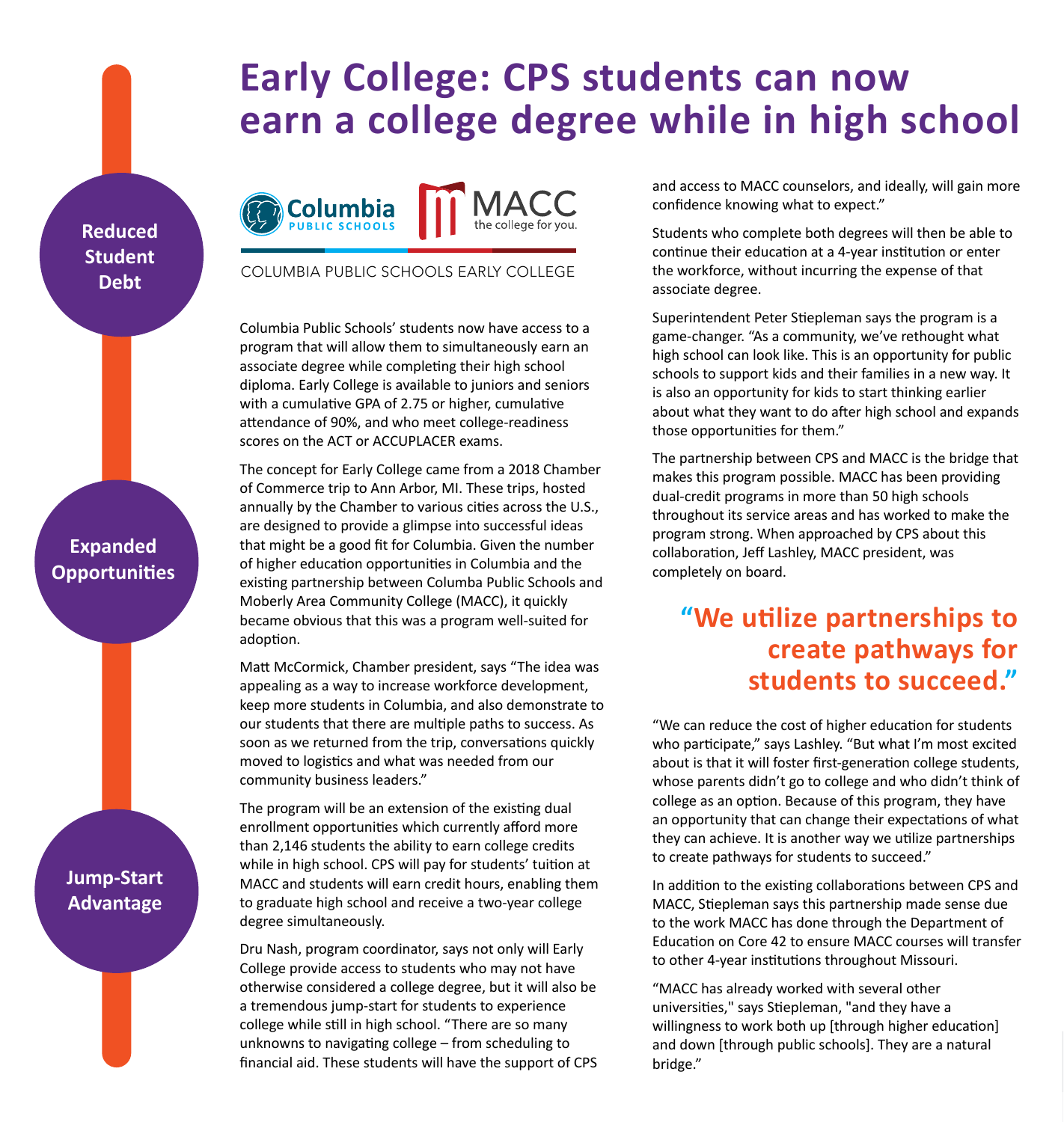# **Columbia Public Schools Facility and Bond Plan**

| expected)<br>expected)                                                                                                                                                                                                                                                                                                                                                                                                                                                                                                                                                                                                                                                                                                                                                                                                                                                                                                                                                                                                                                                                                                                                                                                                                                                                                                                                                                                                                                                                                                                                                                                                                                                                                                                                                                                   |
|----------------------------------------------------------------------------------------------------------------------------------------------------------------------------------------------------------------------------------------------------------------------------------------------------------------------------------------------------------------------------------------------------------------------------------------------------------------------------------------------------------------------------------------------------------------------------------------------------------------------------------------------------------------------------------------------------------------------------------------------------------------------------------------------------------------------------------------------------------------------------------------------------------------------------------------------------------------------------------------------------------------------------------------------------------------------------------------------------------------------------------------------------------------------------------------------------------------------------------------------------------------------------------------------------------------------------------------------------------------------------------------------------------------------------------------------------------------------------------------------------------------------------------------------------------------------------------------------------------------------------------------------------------------------------------------------------------------------------------------------------------------------------------------------------------|
| <b>June 2019</b><br><b>Issue</b><br><b>June 2018</b><br><b>June 2020</b><br><b>June 2022</b><br><b>June 2024</b><br><b>June 2028</b><br><b>June 2026</b><br>\$30 million<br>\$30 million                                                                                                                                                                                                                                                                                                                                                                                                                                                                                                                                                                                                                                                                                                                                                                                                                                                                                                                                                                                                                                                                                                                                                                                                                                                                                                                                                                                                                                                                                                                                                                                                                 |
| • New elementary<br>• Middle school<br>• John Warner<br>• Jefferson<br>• New elementary<br>High school land,<br>• High school<br><b>Projects</b><br>school B<br><b>Middle School</b><br>land, design<br>design, site<br>construction<br>Middle school<br>school A<br>construction<br>renovations<br>• Technology<br>• Safety and<br>• Middle school<br>• Locust Street<br>• Technology<br>infrastructure<br>construction<br>addition and<br>• Elementary<br>infrastructure<br>Safety and<br>security<br>school addition<br>renovations<br>• Roofs and other<br>security<br>• Locust Street<br>• Roofs and other<br>• Accessibility<br>critical facility<br>• High school<br>design<br>• Technology<br>Accessibility<br>critical facility<br>projects<br>needs<br>activity field<br>infrastructure<br>needs<br>projects<br>• Technology<br>New or renovated<br>projects<br>• Safety and<br>Technology<br>• Safety and<br>• Safety and<br>instructional<br>infrastructure<br>security projects<br>• Technology<br>infrastructure<br>security projects<br>security<br>space to<br>• Roofs and other<br>infrastructure<br>accommodate<br>• Accessibility<br>critical facility<br>• Roofs and other<br>Roofs and other<br>• Accessibility<br>growth<br>projects<br>• Roofs and other<br>critical facility<br>needs<br>critical facility<br>projects<br>. Technology<br>critical facility<br>needs<br>needs<br>infrastructure<br>needs<br>• Middle school<br>Completed as<br>• Safety and<br>athletic<br>• Roofs and other<br>promised<br>critical facility<br>security projects<br>improvement<br>needs<br>• Accessibility<br>• Rock Bridge<br>In progress<br>projects<br>Elementary<br>School addition<br>Planned<br>• Building<br>renovations and<br>improvements<br>• Jefferson Middle<br>School gymnasium |

# **Columbia Public Schools Attendance Areas**

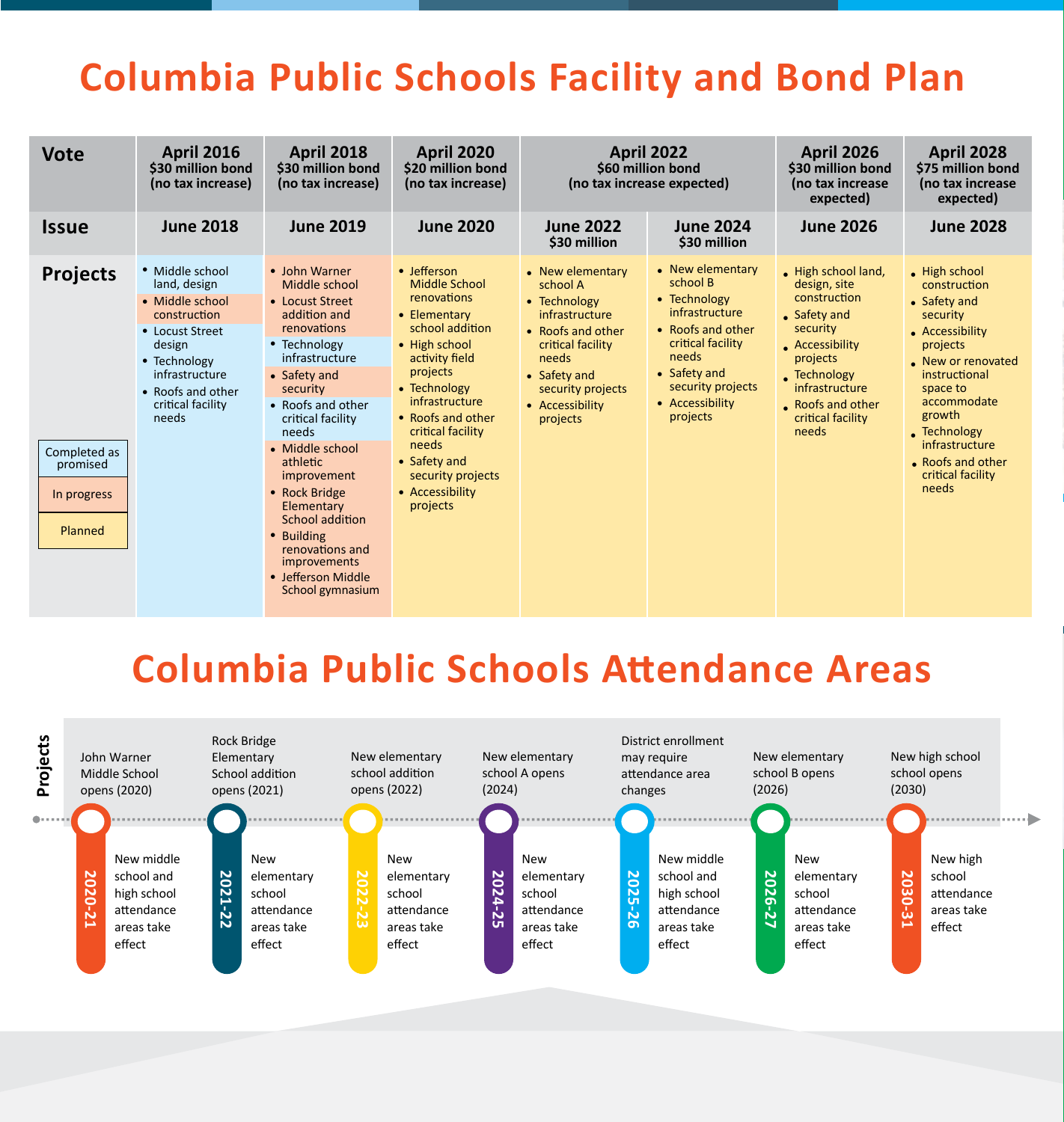### **JOHN WARNER MIDDLE SCHOOL**

Exterior walls have been erected. The entrance area/canopy will be completed soon, there are a number of parking lots paved and everything is on schedule to open in August 2020.



# **Bond Update: Dollars at work**



### **LOCUST STREET EXPRESSIVE ARTS ELEMENTARY SCHOOL**

The project continues to move along on schedule, with about 70 percent of the interior renovation work completed. In the next month or so, work on ceilings, light fixtures, flooring and painting is expected to begin. The new addition is also starting to take shape. By early summer, the building will be ready to move back into and plans are in place for the school to reopen for the 2020-2021 academic year.

# **April 7 Bond Issue: Q&A**

### **Learn more: [www.cpsk12.org/bond2020](http://www.cpsk12.org/bond2020)**

The Columbia Board of Education has called a special election on Tuesday, April 7, 2020, to submit a proposal for a **no-tax-rate-increase** bond issue to Columbia voters. The bond issue proposal requires 57 percent approval.

### **WHAT IS THE AMOUNT OF THE PROPOSED BOND ISSUE?**

\$20 million.

### **WILL THE BOND ISSUE REQUIRE A TAX INCREASE?**

No. A tax levy increase is not necessary to maintain and improve our facilities. The bond will only extend the current debt payoff period.

### **WHAT IS THE DIFFERENCE BETWEEN A TAX LEVY AND A BOND ISSUE?**

By law, bond issues only provide funds for new construction, renovation of existing facilities, technology and the purchase of equipment. Bond funds cannot be used to pay for operating costs. Tax levy funds are used to pay for operating costs such as salaries, benefits, materials and supplies. The April 7 election is a bond issue request of voters.

### **HOW IS BOND DEBT PAID?**

Bond debt is paid using the debt service fund. Debt service is one of four funds included in the school district's tax levy. The fund is used to pay principal, interest and fees on outstanding bond issues. The debt service levy is \$0.9719.

### **HOW WILL THE FUNDS BE SPENT?**

### **The bond will be used for:**

\$7.5 million – **Building addition** to address continued growth in Columbia Public Schools

\$6 million – **Jefferson Middle School renovation**, including **gym construction, elevator installation in the main part of the building**, and **ADA enhancements***(total project is \$12 million; \$6 million will come from the 2018 voter-approved bond issue)* 

\$3.3 million – **High school athletic field projects**, including turf installation on practice fields at Battle, Hickman and Rock Bridge high schools

\$2 million – **ADA enhancements and facility maintenance** and improvements, including roofs, tuckpointing, HVAC and other critical projects

\$1 million – **Safety and security** enhancements, including construction of additional secure vestibule single points of entry for buildings that currently don't have them in place

\$200,000 – Bond fees for issuing bonds

### **WHY IS THERE A NEED FOR THESE ITEMS?**

The Columbia Board of Education has adopted facility goals based on an evaluation of district facilities. These goals include reducing overcrowding in schools, including reducing the number of trailers; improving the physical and learning environments in all facilities; and increasing the functional life and efficiency of facilities.

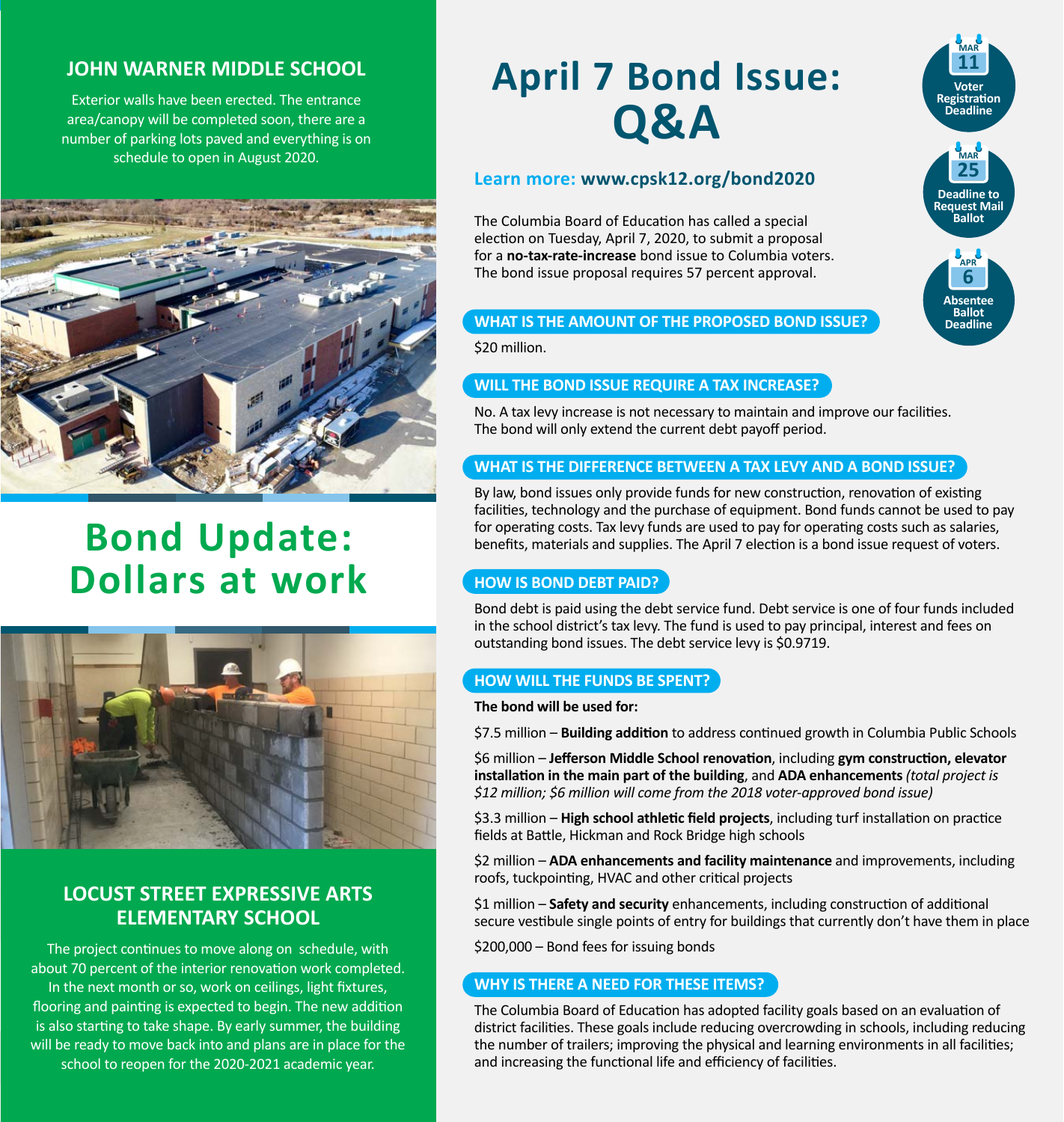# **2020 Summer School Programs**

### **JUNE 2 – JUNE 26**

**Columbia Summer SUNsations** offers free summer school for students entering grades K-8.

**The Secondary Summer School High School Credit** program is available for Columbia Public Schools students entering grades 9-12. This program offers opportunities for credit advancement and credit recovery and in the form of online, blended or classroom course options.

**Gifted Education (EEE)** for grades 2-5 at The Gifted Center-Eugene Field School, and grades 6-8 at Smithton Middle School.

**Special Education Extended School Year (ESY)** is at Rock Bridge High School.

**Summer Expedition** is a four-week program for high-potential multicultural students grades 5-8 who have been historically under-represented at the college level and not enrolled in the gifted program.

**Early Childhood Special Education and Deaf Hard of Hearing** is at the Early Childhood Education Center, 901 Rain Forest Parkway.

**Early Childhood Special Education** is at The Center for Early Learning North, 2191 Smiley Lane.

**Columbia Area Career Center Discovery League: The Path to Career and College** is for CPS students entering grades 7-8 and meets daily 8:55a.m.-4:05p.m. Enrollment is by recommendation only. Transportation to CACC is provided.

### **JUNE 2 – JULY 24**

**FUN CITY Youth Academy** partners with Columbia Public Schools to offer half day summer school curriculum (math, science, social studies, reading and writing) and half day FUN CITY programming. The program is located at West Boulevard Elementary School.

### **JUNE 22 – JUNE 26**

### **The MU College of Engineering and STEM**

**Alliance** partner with Columbia Public Schools to offer STEAM experiences for female students entering grades 7-8. The program is located at the University of Missouri from 8:15a.m.-5:00p.m. Enrollment is by selection process at the middle schools.

### **JUNE 8 – JUNE 25 AND JULY 7 – JULY 24**

### **The Columbia Summer Enrichment**

**Preschool** at Center for Early Learning North (CELN) is a tuition-based program available for students ages 3-5. It runs 8:30a.m.-11:30a.m.

### **JUNE 10 – JUNE 26**

**Arts Explorers' Program** is at Smithton Middle School for selected elementary students entering grades 4-5. Enrollment is by recommendation only.

### **JULY 6 – JULY 17**

**Secondary Choral and Instrumental Music** is at Smithton Middle School and offers enrichment instruction in choir, orchestra and band courses for secondary music students entering grades 7-9.

### **JULY 7 – JULY 24**

**The Columbia Summer Enrichment K-8** program at Fairview Elementary School is a tuition-based program. Students participate in courses selected from a wide variety of offerings. Sessions are 8:00a.m.-10:00a.m. and 10:15a.m.-12:15p.m.

### **[www.cpsk12.org](http://www.cpsk12.org)**

### **2020 MAC SCHOLARS SUMMER PROGRAMS**

**MAC Scholars Honors Summer Academy** is an academic and enrichment experience for high-potential multicultural students entering 10th grade. June 8 – 17 at The University of Missouri.

**Anytown Leadership Institute for High School Youth (9-12)** is a collaborative partnership with the National Conference for Community and Justice of Metropolitan St. Louis, focusing on student leadership to help address issues of social justice in our community and our schools. July 26 – August 1 at Southern Illinois University at Edwardsville. This program is limited to 10 students.

### **BEFORE- AND AFTER-SCHOOL CARE**

**Adventure Club** is an extended day program at elementary schools delivered by the University of Missouri - College of Education. It provides a supervised before- and/or after-school program during Summer SUNsations and Summer Enrichment programs. A full day program is available during the month of July. A non-refundable registration fee is required. Enrollment flyers will be provided at the elementary schools in late February.

### **A+ TUTORING**

**Opportunities for tutoring** in summer school may be arranged for secondary students enrolled in the A+ program. A+ students should contact the A+ coordinator in their high school building for additional information.

### **ADDITIONAL SUMMER PROGRAMS**

**Information regarding summer camps/programs** sponsored by various organizations, colleges and universities is available in school guidance and/or principal offices.